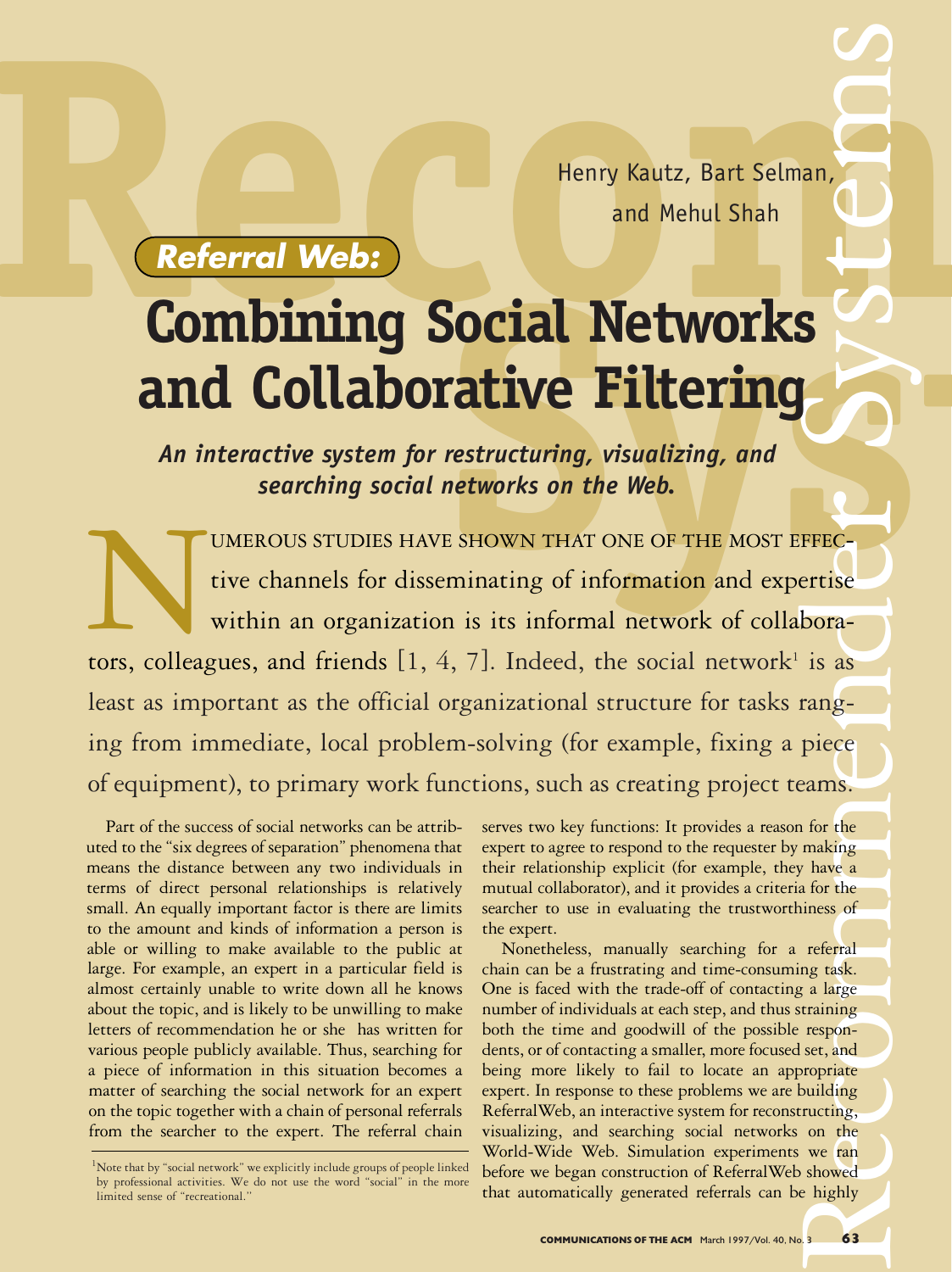successful in locating experts in a large network [3]. The higher degree of responsiveness of an automated system can be effectively traded-off for the (potentially) lower accuracy of individual automatic referrals over those generated by a person.

## **Reconstructing and Querying Social Networks**

A social network is modeled by a graph, where the nodes represent individuals, and an edge between nodes indicates that a direct relationship between the individuals has been discovered. There are many possible sources for determining direct relationships. At

one extreme, which we reject as too burdensome, users could be required to enter lists of close colleagues. Analyzing of email logs provides a rich source of relationships, as shown by Schwartz and Wood [5]. In fact, the initial version of our system derived its network by analyzing mail archives [3]. However, the use of such information raises concerns of privacy and security that are hard to allay.

The current ReferralWeb system uses the co-occurrence of names in close proximity in any documents publicly available on the Web as evidence of a direct relationship. Such sources include:

- Links found on home pages
- Lists of co-authors in technical papers and citations of papers
- Exchanges between individuals recorded in netnews archives
- Organization charts (such as for university departments)

The network model is constructed incrementally. When a user first registers with the system, it uses a general search engine to retrieve Web documents that mention him or her. The names of other individuals are extracted from the documents. This can be done with high degree of accuracy (better than 90%), using techniques such as those described in [6]. This process is applied recursively for one or two levels, and the result merged into the global network model.

The network is then used to guide the search for people or documents in response to user queries. Most simply, a person may ask to find the chain between

himself/herself and a named individual ("What is my relationship to Marvin Minsky?''). To search for an expert, the user may specify both a topic and an effective social radius: for example, a query might be, "What colleagues of mine, or colleagues of colleagues of mine, know about simulated annealing?'' Another kind of query takes advantage of a designated, known expert to control the search. For instance, one might ask to "List documents on the topic 'annealing' by people close to Scott Kirkpatrick.''

It is important to emphasize that ReferralWeb does not *replace* generic search engines such as AltaVista, but instead uses the social network to

## **The ReferralWeb system is part of our effort to develop agent-based programs that address practical communication needs**

science use of the term "annealing'' and the use of the same term in metallurgy. The social network also prioritizes the answers, in that the user retrieves hits on people that are closest to him or herself, rather than simply a long list of hundreds of names or documents. ReferralWeb has a number of

make their search more focused and effective. For example, in the previous scenario, the requirement of proximity to (the computer scientist) Kirkpatrick helps disambiguate the query between the computer

features that sets it apart from many other collaborative filtering and recommender projects. Among those are the following:

- ReferralWeb attempts to uncover existing social networks, rather than provide a tool for creating new communities. While new communities may be appropriate for recreational uses of the Web, we emphasize helping individuals make more effective use of their large, existing networks of professional colleagues.
- While recommender systems are often designed to provide *anonymous* recommendations, ReferralWeb is based on providing referrals via chains of named individuals. This is critical because not all sources of information are equally desirable. For example, a user may choose to search for referrals to people who are closely associated with some known, trusted expert.
- Some recommender systems require the user to manually enter a personal profile of interests, preferences, or expertise. Recommendations are generated by matching profiles that exist within the